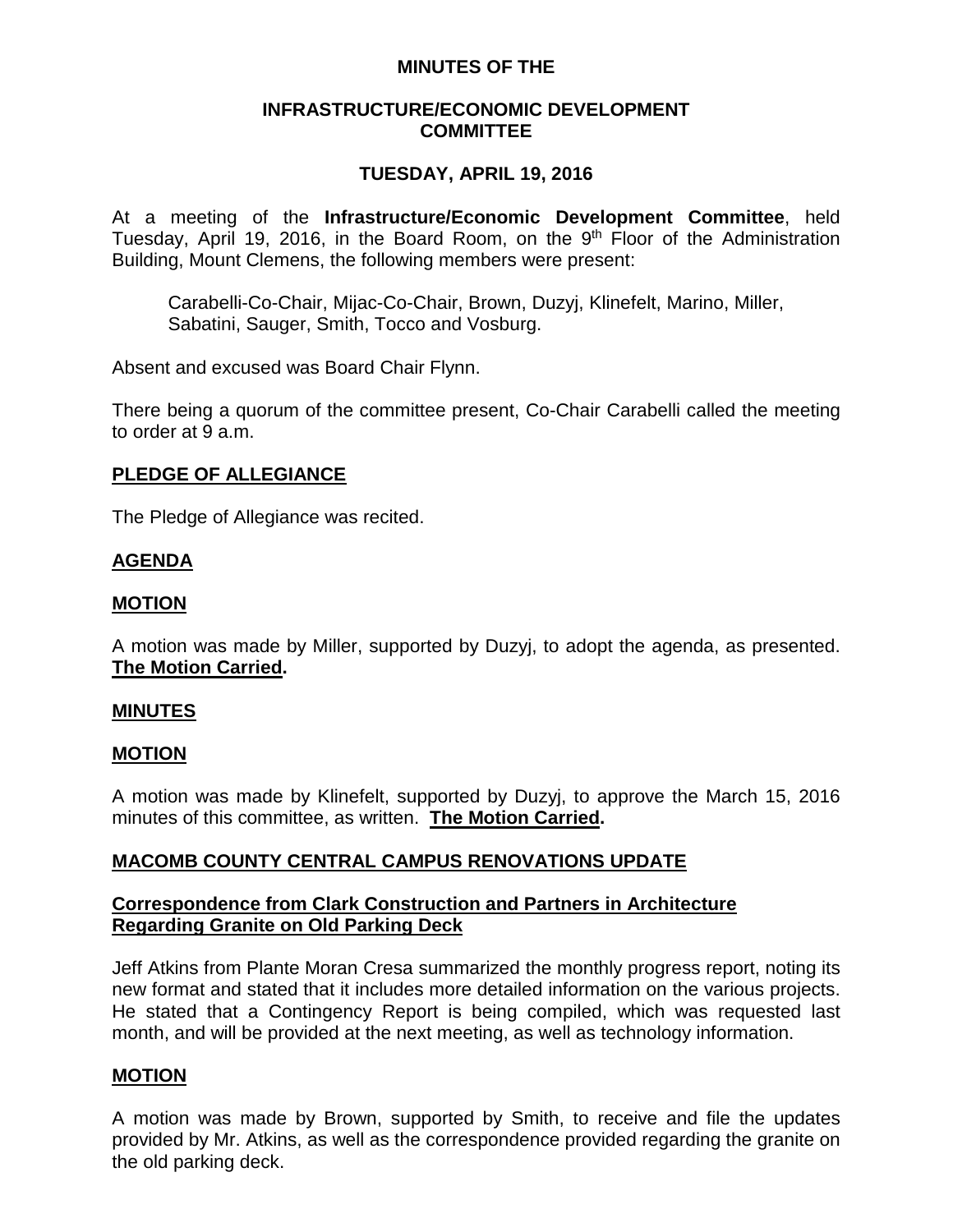The following commissioners spoke: Brown, Vosburg, Smith, Sauger and Carabelli.

Co-Chair Carabelli called for a vote on the motion and **The Motion Carried.**

### **CONFIRMATION OF MDOT CONTRACT/32 MILE RECONSTRUCTION PROJECT/DEPARTMENT OF ROADS (PREVIOUSLY APPROVED VIA BY-PASS PROCEDURE)**

Department of Roads Director Bob Hoepfner gave an overview of the project, indicating that 80 percent of the costs are covered by federal funds and the remaining funds will be shared 50-50 with the Village of Romeo.

### **MOTION**

A motion was made by Klinefelt, supported by Brown, to forward to the Finance Committee a recommendation to confirm the MDOT contract for the 32 Mile Reconstruction Project from Van Dyke to M-53. **The Motion Carried.**

## **AWARD OF BID AND CONTRACTS TO CADILLAC ASPHALT/12 MILE PROJECT IN WARREN/DEPARTMENT OF ROADS**

Department of Roads Director Bob Hoepfner gave an overview of the project, indicating that 100 percent of the costs are covered by local funds and will be shared 50-50 with the City of Warren.

# **MOTION**

A motion was made by Duzyj, supported by Sauger, to forward to the Finance Committee a recommendation to approve the award of bid for 12 Mile resurfacing from Mound to Ryan to Cadillac Asphalt, approve for signature the contract with Cadillac Asphalt for construction, and approve for signature the cost share agreement with the City of Warren to share in the cost of construction.

The following commissioners spoke: Carabelli, Brown and Duzyj.

Co-Chair Carabelli called for a vote on the motion and **The Motion Carried.**

# **UPDATE ON MACOMB COUNTY TRAFFIC OPERATIONS CENTER (TOC)**

John Abraham, Director of the Traffic and Operations Division at the Department of Roads, gave an overview on the Traffic Operations Center, which included its mission statement, organizational structure, system deployment and capability, stakeholder relationships, daily functions and future planning. **MOTION**

A motion was made by Vosburg, supported by Smith, receive and file the update provided on the Macomb County Traffic Operations Center.